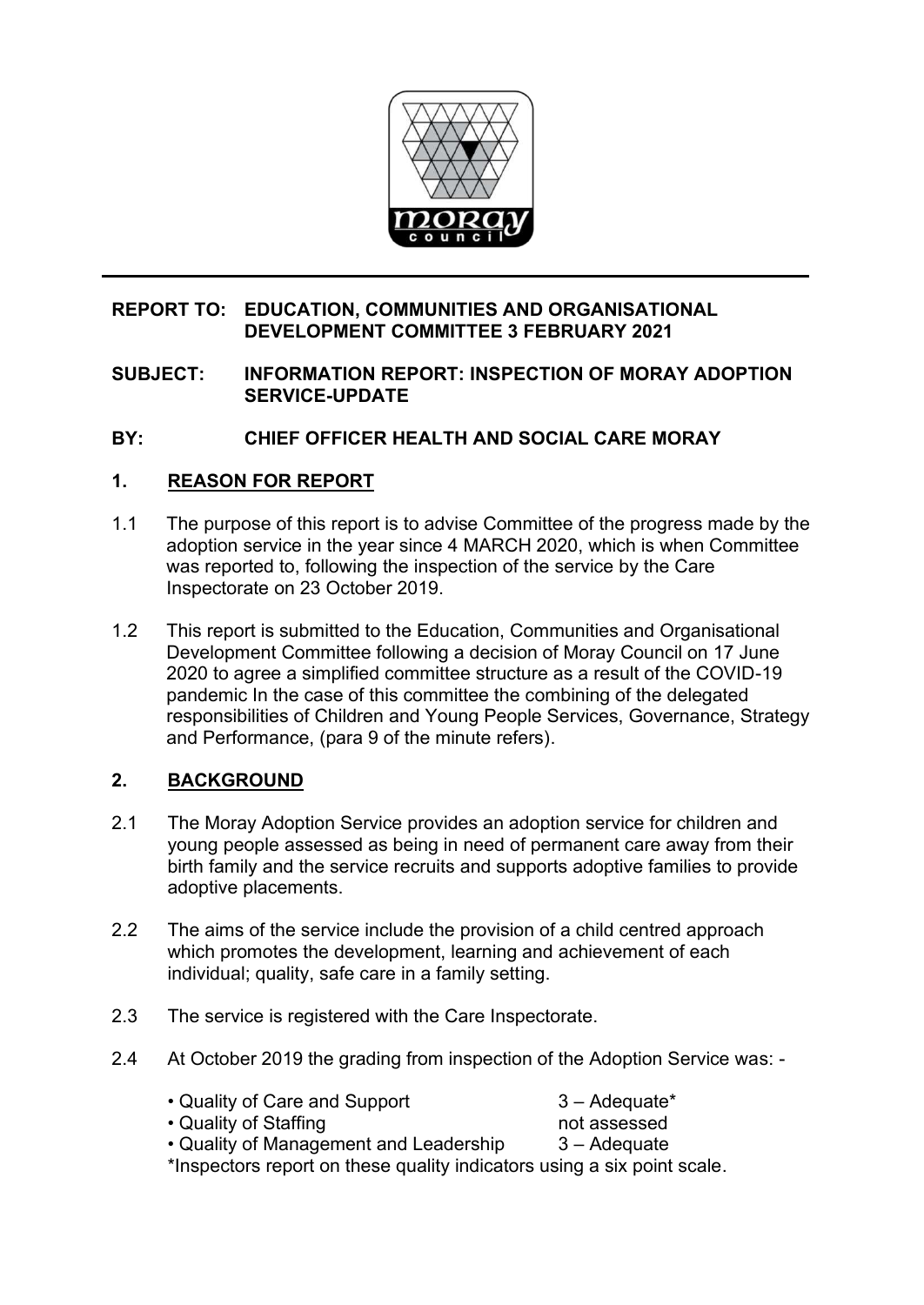2.5 There were 0 requirements and 4 recommendations: -

### **Recommendations**

(II) The service should adopt a strategic approach to providing post adoption support services.

- (III) The service should adopt a more strategic approach to participation.
- (IV) The agency should address staff relationships between and within teams to ensure good quality support for children and their families.

(V) The agency should develop a service improvement plan based on user and staff feedback and performance reporting.

The full inspection report from October 2019 can be viewed using the link – [https://www.careinspectorate.com/berengCareservices/html/reports/getPdfBlo](https://www.careinspectorate.com/berengCareservices/html/reports/getPdfBlob.php?id=305680) [b.php?id=305680](https://www.careinspectorate.com/berengCareservices/html/reports/getPdfBlob.php?id=305680) 

- 2.6 The improvement action plan, which was submitted to the Care Inspectorate, has been updated in terms of progress made within the service. This is attached at APPENDIX 1. Consistent with previous reporting, progress is monitored through the Practice Governance Board (PGB), which is a board convened by the Chief Social Work Officer to consider quality performance and risk in all social work activities focusing on culture, systems, practice, performance, vision and leadership. Action points marked red have been assessed to ensure they do not impact on the immediate delivery of the service and will be carried forward to 2021.
- 2.7 It had been expected that a progress review would have been completed by the Care Inspectorate prior to now, on the basis of the grades that had been awarded following inspection in October 2019, this progress review has not happened, presumably because of the impact of COVID 19. This report and update on actions is based on self-assessment from within the service.

## **3. SUMMARY OF IMPLICATIONS**

**(a) Moray 2026: A Plan for the Future and 10 Year Plan (Local Outcomes Improvement Plan (LOIP))** 

This area of activity links to the Moray 2026 plan – More ambitious and confident children and young people able to fulfil their potential.

And within the Moray – 10 year Plan – LOIP. - Building a better future for our children and young people in Moray.

The outcomes being that children and young people thrive; have a voice; learn; can get about; have a home; feel secure, healthy, nurtured to be supported to reach their full potential.